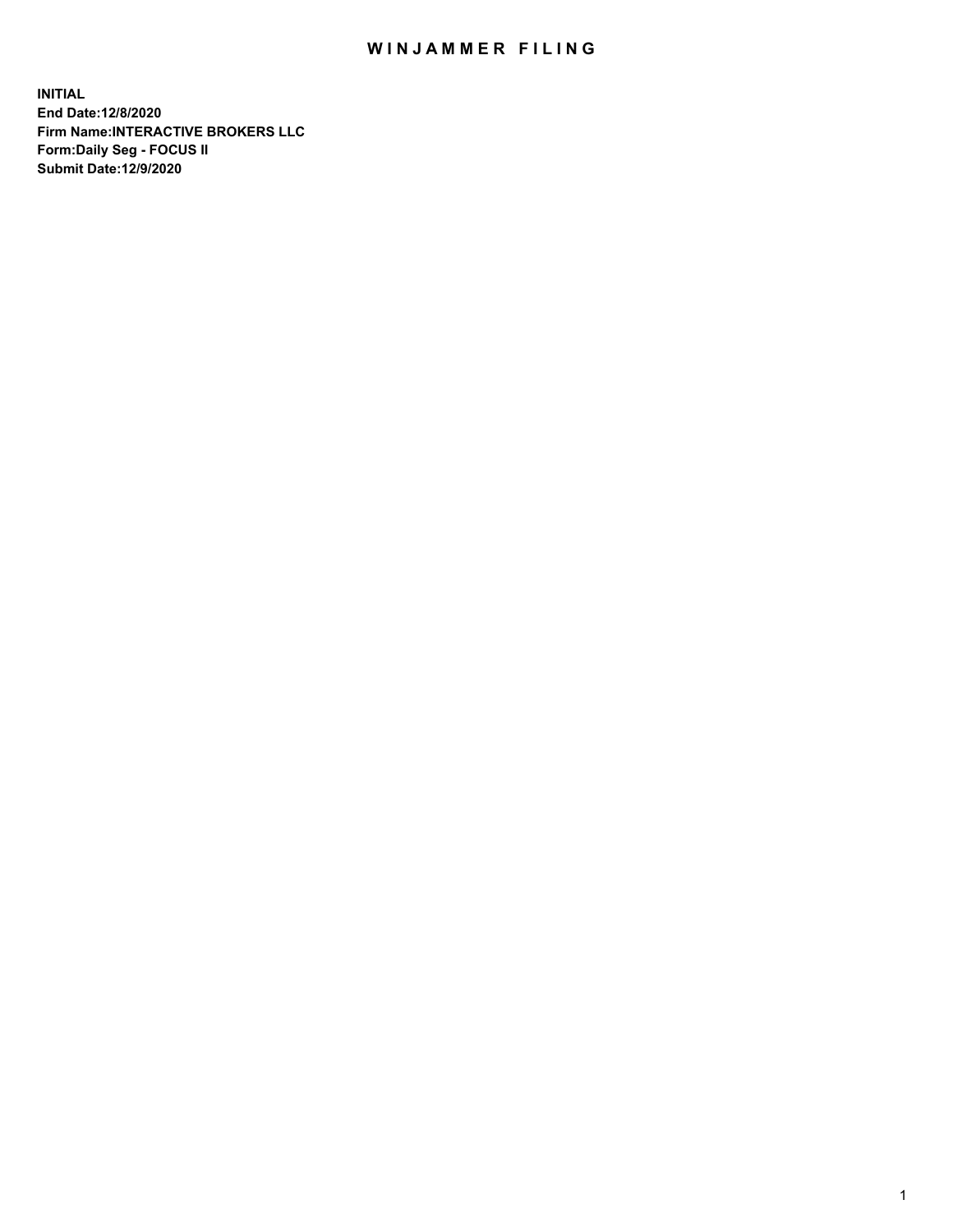**INITIAL End Date:12/8/2020 Firm Name:INTERACTIVE BROKERS LLC Form:Daily Seg - FOCUS II Submit Date:12/9/2020 Daily Segregation - Cover Page**

| Name of Company                                                                                                                                                                                                                                                                                                               | <b>INTERACTIVE BROKERS LLC</b>                                                   |  |
|-------------------------------------------------------------------------------------------------------------------------------------------------------------------------------------------------------------------------------------------------------------------------------------------------------------------------------|----------------------------------------------------------------------------------|--|
| <b>Contact Name</b>                                                                                                                                                                                                                                                                                                           | James Menicucci                                                                  |  |
| <b>Contact Phone Number</b>                                                                                                                                                                                                                                                                                                   | 203-618-8085                                                                     |  |
| <b>Contact Email Address</b>                                                                                                                                                                                                                                                                                                  | jmenicucci@interactivebrokers.c<br>om                                            |  |
| FCM's Customer Segregated Funds Residual Interest Target (choose one):<br>a. Minimum dollar amount: ; or<br>b. Minimum percentage of customer segregated funds required:% ; or<br>c. Dollar amount range between: and; or<br>d. Percentage range of customer segregated funds required between:% and%.                        | <u>0</u><br>$\overline{\mathbf{0}}$<br>155,000,000 245,000,000<br>0 <sub>0</sub> |  |
| FCM's Customer Secured Amount Funds Residual Interest Target (choose one):<br>a. Minimum dollar amount: ; or<br>b. Minimum percentage of customer secured funds required:%; or<br>c. Dollar amount range between: and; or<br>d. Percentage range of customer secured funds required between:% and%.                           | <u>0</u><br>$\overline{\mathbf{0}}$<br>80,000,000 120,000,000<br>0 <sub>0</sub>  |  |
| FCM's Cleared Swaps Customer Collateral Residual Interest Target (choose one):<br>a. Minimum dollar amount: ; or<br>b. Minimum percentage of cleared swaps customer collateral required:%; or<br>c. Dollar amount range between: and; or<br>d. Percentage range of cleared swaps customer collateral required between:% and%. | <u>0</u><br>$\underline{\mathbf{0}}$<br>0 <sub>0</sub><br>0 <sub>0</sub>         |  |

Attach supporting documents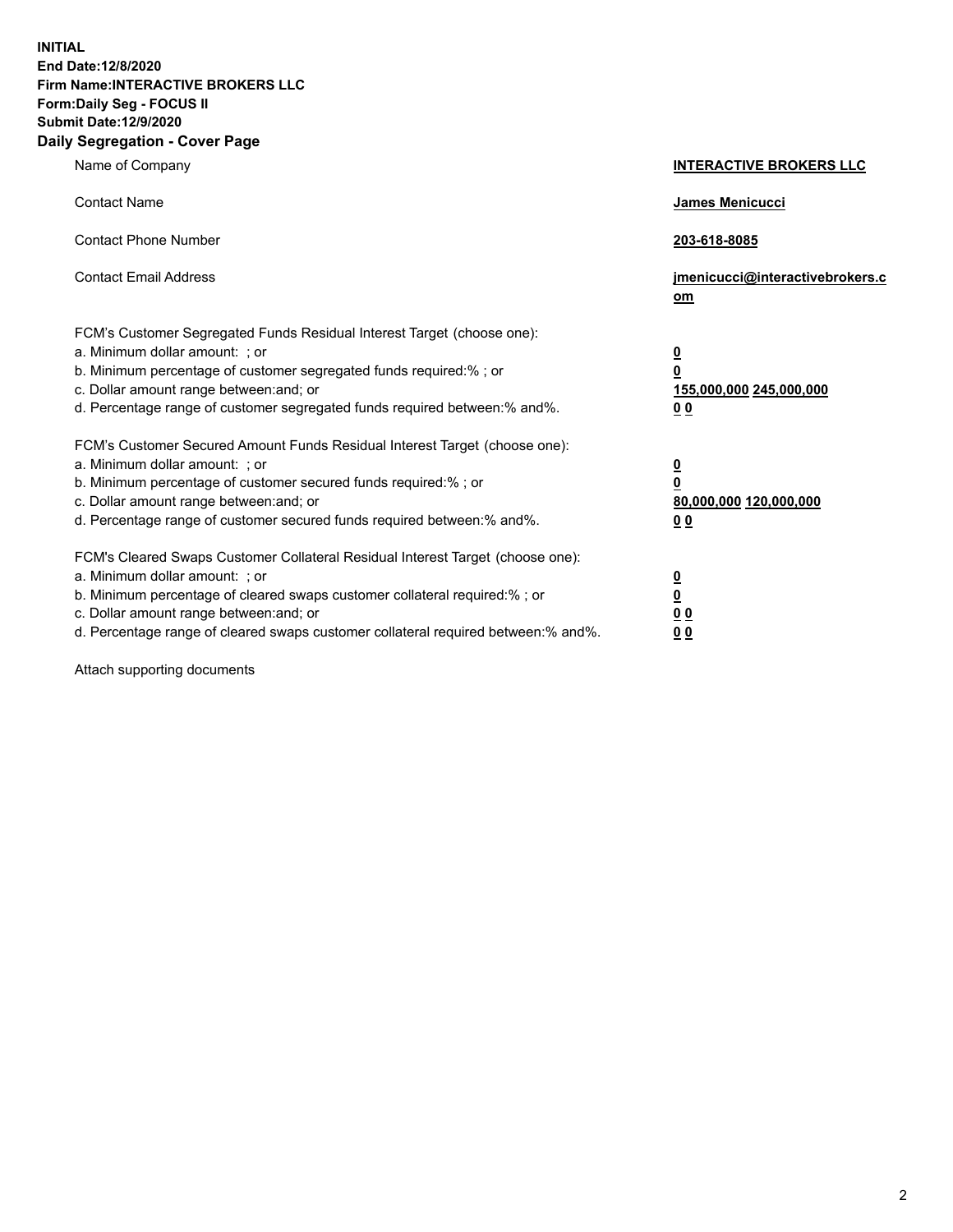**INITIAL End Date:12/8/2020 Firm Name:INTERACTIVE BROKERS LLC Form:Daily Seg - FOCUS II Submit Date:12/9/2020 Daily Segregation - Secured Amounts**

## Foreign Futures and Foreign Options Secured Amounts Amount required to be set aside pursuant to law, rule or regulation of a foreign government or a rule of a self-regulatory organization authorized thereunder **0** [7305] 1. Net ledger balance - Foreign Futures and Foreign Option Trading - All Customers A. Cash **544,295,927** [7315] B. Securities (at market) **0** [7317] 2. Net unrealized profit (loss) in open futures contracts traded on a foreign board of trade **15,370,706** [7325] 3. Exchange traded options a. Market value of open option contracts purchased on a foreign board of trade **96,869** [7335] b. Market value of open contracts granted (sold) on a foreign board of trade **-90,224** [7337] 4. Net equity (deficit) (add lines 1. 2. and 3.) **559,673,278** [7345] 5. Account liquidating to a deficit and account with a debit balances - gross amount **10,600** [7351] Less: amount offset by customer owned securities **0** [7352] **10,600** [7354] 6. Amount required to be set aside as the secured amount - Net Liquidating Equity Method (add lines 4 and 5) **559,683,878** [7355] 7. Greater of amount required to be set aside pursuant to foreign jurisdiction (above) or line 6. **559,683,878** [7360] FUNDS DEPOSITED IN SEPARATE REGULATION 30.7 ACCOUNTS 1. Cash in banks A. Banks located in the United States **13,975,787** [7500] B. Other banks qualified under Regulation 30.7 **0** [7520] **13,975,787** [7530] 2. Securities A. In safekeeping with banks located in the United States **499,948,000** [7540] B. In safekeeping with other banks qualified under Regulation 30.7 **0** [7560] **499,948,000** [7570] 3. Equities with registered futures commission merchants A. Cash **0** [7580] B. Securities **0** [7590] C. Unrealized gain (loss) on open futures contracts **0** [7600] D. Value of long option contracts **0** [7610] E. Value of short option contracts **0** [7615] **0** [7620] 4. Amounts held by clearing organizations of foreign boards of trade A. Cash **0** [7640] B. Securities **0** [7650] C. Amount due to (from) clearing organization - daily variation **0** [7660] D. Value of long option contracts **0** [7670] E. Value of short option contracts **0** [7675] **0** [7680] 5. Amounts held by members of foreign boards of trade A. Cash **160,309,172** [7700] B. Securities **0** [7710] C. Unrealized gain (loss) on open futures contracts **7,502,812** [7720] D. Value of long option contracts **96,869** [7730] E. Value of short option contracts **-90,224** [7735] **167,818,629** [7740] 6. Amounts with other depositories designated by a foreign board of trade **0** [7760] 7. Segregated funds on hand **0** [7765] 8. Total funds in separate section 30.7 accounts **681,742,416** [7770] 9. Excess (deficiency) Set Aside for Secured Amount (subtract line 7 Secured Statement Page 1 from Line 8) **122,058,538** [7380] 10. Management Target Amount for Excess funds in separate section 30.7 accounts **80,000,000** [7780] 11. Excess (deficiency) funds in separate 30.7 accounts over (under) Management Target **42,058,538** [7785]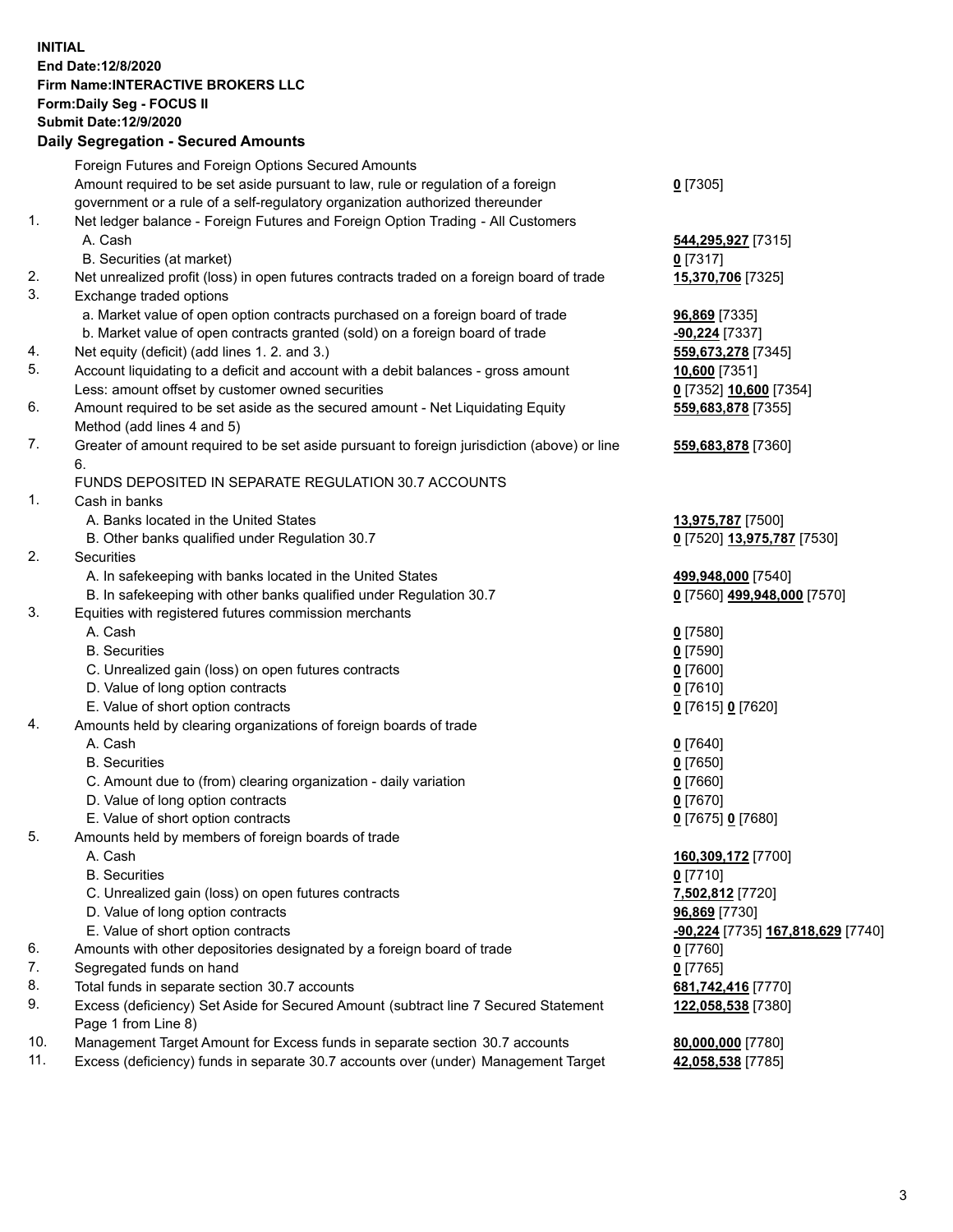**INITIAL End Date:12/8/2020 Firm Name:INTERACTIVE BROKERS LLC Form:Daily Seg - FOCUS II Submit Date:12/9/2020 Daily Segregation - Segregation Statement** SEGREGATION REQUIREMENTS(Section 4d(2) of the CEAct) 1. Net ledger balance A. Cash **5,410,546,701** [7010] B. Securities (at market) **0** [7020] 2. Net unrealized profit (loss) in open futures contracts traded on a contract market **56,271,171** [7030] 3. Exchange traded options A. Add market value of open option contracts purchased on a contract market **296,947,212** [7032] B. Deduct market value of open option contracts granted (sold) on a contract market **-275,273,463** [7033] 4. Net equity (deficit) (add lines 1, 2 and 3) **5,488,491,621** [7040] 5. Accounts liquidating to a deficit and accounts with debit balances - gross amount **4,974,331** [7045] Less: amount offset by customer securities **0** [7047] **4,974,331** [7050] 6. Amount required to be segregated (add lines 4 and 5) **5,493,465,952** [7060] FUNDS IN SEGREGATED ACCOUNTS 7. Deposited in segregated funds bank accounts A. Cash **1,245,553,776** [7070] B. Securities representing investments of customers' funds (at market) **2,451,608,340** [7080] C. Securities held for particular customers or option customers in lieu of cash (at market) **0** [7090] 8. Margins on deposit with derivatives clearing organizations of contract markets A. Cash **4,787,660** [7100] B. Securities representing investments of customers' funds (at market) **2,019,774,347** [7110] C. Securities held for particular customers or option customers in lieu of cash (at market) **0** [7120] 9. Net settlement from (to) derivatives clearing organizations of contract markets **-4,152,954** [7130] 10. Exchange traded options A. Value of open long option contracts **296,817,807** [7132] B. Value of open short option contracts **-275,225,112** [7133] 11. Net equities with other FCMs A. Net liquidating equity **0** [7140] B. Securities representing investments of customers' funds (at market) **0** [7160] C. Securities held for particular customers or option customers in lieu of cash (at market) **0** [7170] 12. Segregated funds on hand **0** [7150] 13. Total amount in segregation (add lines 7 through 12) **5,739,163,864** [7180] 14. Excess (deficiency) funds in segregation (subtract line 6 from line 13) **245,697,912** [7190] 15. Management Target Amount for Excess funds in segregation **155,000,000** [7194]

16. Excess (deficiency) funds in segregation over (under) Management Target Amount Excess

**90,697,912** [7198]